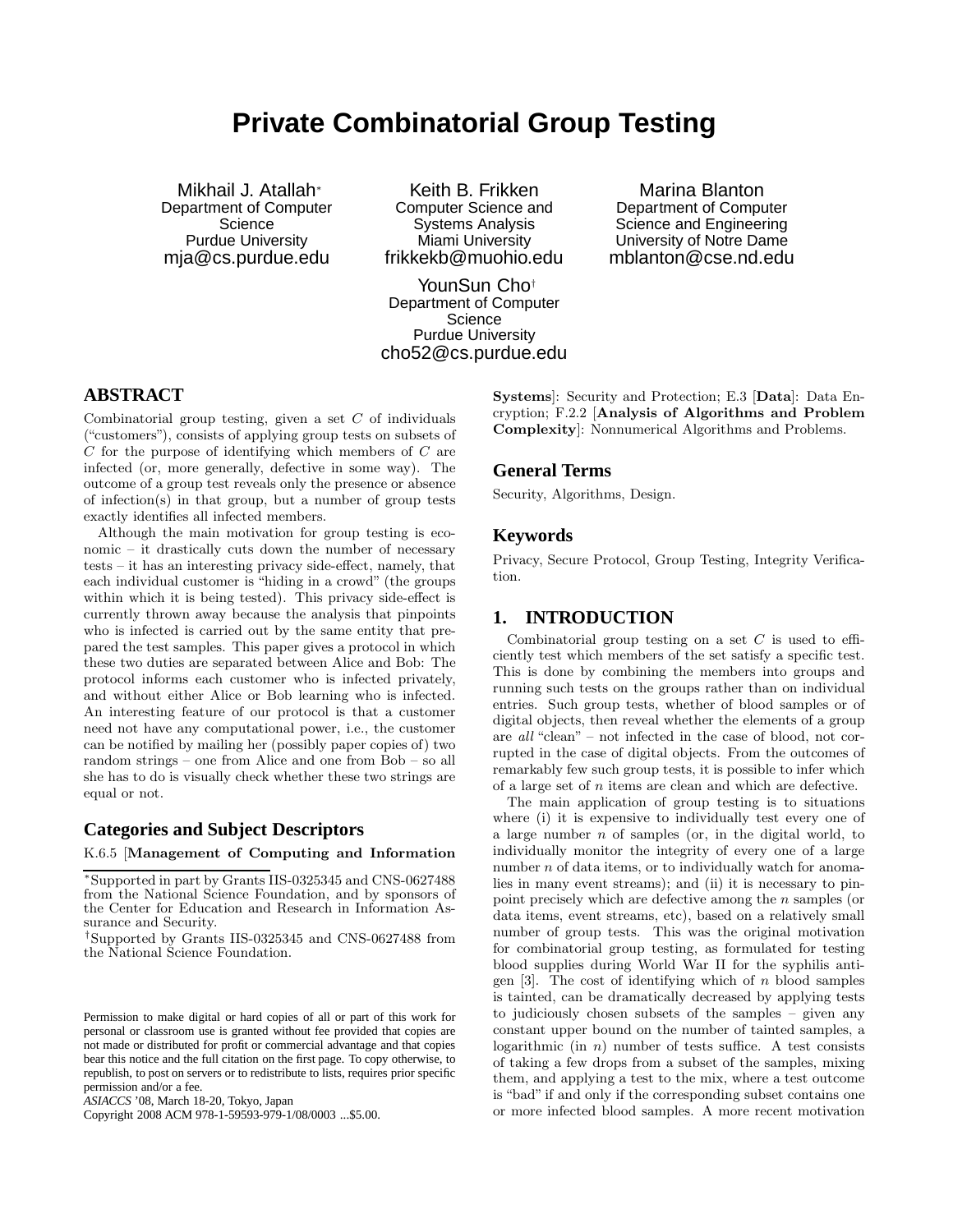for CGT has been to integrity verification [9], with the following analogies:

- In data integrity monitoring, the cryptographic hash of a subset of  $n$  digital items is analogous to a mix of blood drops from a subset of n blood samples, and comparing such a hash to what it is supposed to be, is analogous to applying a blood test to the mix of blood drops (a mismatch between the computed hash and the stored hash indicates that there is at least one corrupted element in the subset for that hash).
- In anomaly detection, an event stream may consist of events from n distinct sources, and instances of the detection mechanism are used for monitoring substreams that correspond to different subsets of these  $n$  sources (each instance learns what is normal for its monitored substream, and it does the monitoring without having to store all of its substream because there is not enough space for that). A substream tagged as "anomalous" implies that at least one of its constituent sources is behaving anomalously.

There are many other applications of combinatorial group testing in the digital world (see Section 5 for more of these), but for the sake of definiteness the rest of this paper uses the language of blood tests for n customers. We do so because privacy-preserving blood testing is of inherent interest in its own right, but it should be understood that our results have relevance beyond privacy-preserving blood testing (we further clarify this relevance later in this section).

It is not hard to see that there are situations where the leakage of an outcome of "infected" for a customer is a source of possible embarrassment, humiliation, or even more tangible consequences (possibly becoming uninsurable or less employable). A similar statement holds for entities that are not individuals – a "corrupted" outcome for their digital objects or event sequences could be a source of embarrassment and loss of reputation/goodwill, possibly triggering lawsuits or a drop in stock market value. This is the basic motivation for our work, which aims at providing a way to carry out group tests but without anyone other than the customer learning of their own diagnosis.

This kind of protocol where only the customer is aware of her test outcome is advisable as a risk-mitigation technique even in cases where most customers would feel comfortable trusting a single facility (Alice) with all four steps of blood sample handling: Collection, mixing, testing, inference of infecteds. That is, not only could such a need for risk mitigation come from the small percentage of Alice's customers who are demanding when it comes to privacy, but Alice herself may insist on using it, e.g., because it decreases her liability insurance premium (alternatively, the insistence that Alice not be completely trusted with such critical data may come from Alice's insurance company). Because no system or network is perfect, it is wise to recognize that the privacy of Alice's data could be breached (through a break-in, spy-ware, insider misbehavior, etc.) and to use technologies (such as our protocol) that make the consequences of such a compromise less disastrous.

Therefore, in our solution this task is divided between two parties – a data collection center Alice and a testing facility Bob – neither of which is entrusted with the result of the computation (which is to determine who is infected).

In privacy-preserving blood testing this separation of duties is not far from current practice, as it corresponds to what often happens today in clinical environments: The Alice facility, where customers' blood samples are taken (possibly in the context of a blood donation drive), is not physically equipped to carry out the sophisticated and expensive testing, which is done at a remote facility Bob that is equipped for testing (that is, Alice and Bob already exist, and our proposal is merely for a change in the way they interact). The relevance of our techniques for cybersecurity, however, needs some further elaboration. As already stated, in integrity verification the equivalent to Bob's testing of a "blood mix" would be Bob's verification that the Alice-computed cryptographic hash of the concatenation of a group of records or files (the "blood mix") matches the signed version of that hash that is pre-stored securely with Bob. The storing of the signed "expected" values of the hashes with Bob would occur at system set up time, well before any run of our protocol – the signature would be carried out by a trusted authority (not by Bob) and Bob (but not Alice) would be provided with the signed hashes. In anomaly detection the event sub-streams would be pseudonymized before being mixed in groups and sent for anomaly analysis to Bob; events from the same source have different pseudonyms in the various groups of which they are part. Bob uses its own proprietary (and possibly computationally expensive) technology to monitor each group for the presence of anomalies. One of the drawbacks of anomaly detection technologies becomes a privacy advantage in this case: Unlike signaturebased intrusion detection, which is capable of providing precise reasons why it sounded an alarm, an anomaly-based system typically does not provide such precise reasoning on why its conclusion of "anomaly" was reached.

# **Our contribution**

We give a protocol for combinatorial group testing, that is privacy-preserving in the sense that it informs the customers of whether they are infected, without any other entity learning this. A distinctive feature of our protocol is that the customers do not need to have any computational power at all and are not required to have access to a computer: A customer obtains two random strings and learns whether it is infected or not by visually comparing these two strings for equality.

While ensuring the privacy of customers' outcome, we also minimize the computation needed by Alice and Bob – our solution is computationally efficient for both Alice and Bob even when the number of customers is large.

Additionally, we provide enhancements to the protocol that allow the detection of cases when the number of infected customers exceeds the assumed upper bound for it, and that lower the number of operations performed in the protocol.

We prove the security of our solution under the assumption that the underlying primitives used (such as encryption and random permutations) are secure. We assume that players Alice and Bob will follow the protocol and will not collude with each other, but they may collude with customers.

The rest of this paper is organized as follows. Section 2 presents the framework considered. Section 3 presents the protocol, its analysis, and extensions. Section 4 gives results from our experimental implementation of the protocol. Section 5 describes related work, and Section 6 concludes.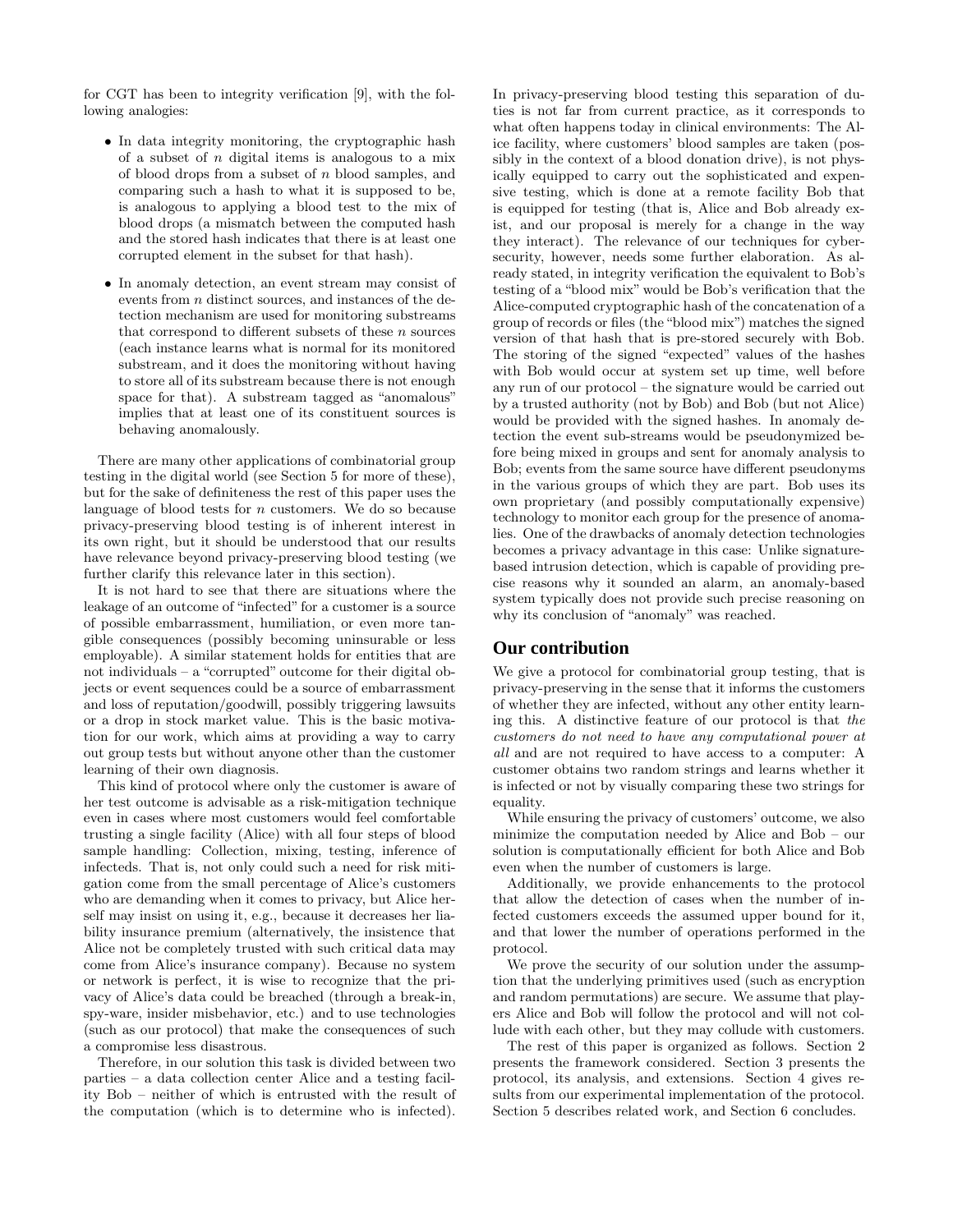# **2. FRAMEWORK**

This section sets forth the framework and security model we use. It also defines notation that is used throughout the paper.

### **2.1 Group testing background**

Here we review the terminology and some known results from combinatorial group testing, that are needed in the rest of the paper. As mentioned earlier, combinatorial group testing (CGT) aims to perform group tests on subsets of a given set  $C$  to identify infected elements in  $C$ . The outcome of a group test is "contains at least one infected item" or "contains no infected items." We are interested here in nonadaptive CGT, in which all the subsets to be tested have to be decided ahead of time, i.e., before any subset is tested. In adaptive CGT, by contrast, the next subset to be tested can be chosen based on the outcomes of the previous tests. Non-adaptive is more appropriate for our framework – for example, in integrity verification, the decision of which subsets of n records will have their hashes computed and stored, has to be made ahead of time and before any compromise in integrity has occurred (hence before learning the outcomes of any tests).

There are known constructions that, given an upper bound d on the number of possible infected elements in  $C$ , can pinpoint the (at most d) infected items using a remarkably small number  $m$  of tests (that is,  $m$  subsets of  $C$  are tested). For example, when d is constant,  $m = O(\log n)$  tests suffice. More specifically, the best known general-purpose adaptive schemes use  $m = O(d \log(n/d))$  tests, whereas the number of tests used by the best known general-purpose non-adaptive schemes is  $m = O(d^2 \log n)$  [4].

We now review the specific construction that we use here. An  $m \times n$  Boolean matrix M is d-disjunct [4] if, for any  $d+1$  columns one of which is *designated*, there always exists a row with a 1 in the designated column and 0's in the other d columns. Given a d-disjunct Boolean matrix M, a non-adaptive combinatorial group testing scheme consists of simply performing the test indicated by each row i of M (that is, test the subset  $S_i$  corresponding to the columns containing 1 in that row  $i$ ). The results of these  $m$  tests are then used as follows:

- 1. Initialize all  $n$  items as being infected.
- 2. For every row i whose test's outcome was clean (i.e., no infected is in the subset  $S_i$ ), mark all the elements of  $S_i$  as being clean.
- 3. The items not marked clean by the time this process ends are infected.

The correctness of this algorithm follows from  $M$  being  $d$ disjunct: Any clean item  $x$  cannot fail to be marked as clean, because no matter which the d infected items are, there exists an  $S_i$  that contains x and none of the d infected ones, and this clean  $S_i$  will in turn cause x to also be marked clean.

It is well known [4] that a d-disjunct matrix  $M$  can be constructed in  $O(mn)$  time by setting each of its entries to 1 with probability  $1/(d+1)$ . See [9] for how this can be done using only  $O(d^3 \log n \log d)$  random bits, with the resulting m being  $O(d^2 \log n)$ .

# **2.2 Cryptographic background**

We now briefly review a cryptographic primitive used in the protocol. Our protocol utilizes a public-key semantically secure additively homomorphic encryption scheme such as Paillier [13]. Recall that such encryption makes it possible to carry out certain computations on encrypted data. In particular, given messages  $m_1$  and  $m_2$  and encryption key k, we have:  $E_k(m_1) \cdot E_k(m_2) = E_k(m_1 + m_2)$ , and therefore  $E_k(m_1)^{m_2} = E_k(m_1 \cdot m_2).$ 

# **2.3 Security model**

As was mentioned above, we rely on two entities who are not expected to collude to perform the testing: A data collection center Alice and a laboratory facility Bob. For each customer, Alice receives the customer identifying information and the blood sample, but does not have equipment to run the tests. Bob, on the other hand, does not have access to customers' blood samples, but rather runs tests on mixes comprised of samples from many customers. Furthermore, we assume Bob can neither identify the customers from a specific blood mix, nor learn the number of customers in the blood mix (i.e., all mixes contain approximately the same amount of blood). This last assumption is certainly true in integrity verification because a "blood mix" in that domain is a cryptographic hash, which consists of a fixed number of bits (independent of the number of customers in the mix). But it is also true in the physical blood situation, because the expected number of customers in a blood mix is the expected number of 1s in a row of the d-disjunct matrix M, which is  $n/(d+1)$  because each entry of M has probability  $1/(d+1)$  of containing a 1.

#### *2.3.1 Security objective*

We require that, under the adversarial model described below, it is infeasible for any party to compute the result of the test for a customer  $c_i$ . More formally, we require that no protocol participant can gain any information during the protocol execution, other than its own inputs and the outputs it is supposed to learn from the protocol (e.g., its own infection status). In other words, a participant's view of the protocol execution can be simulated given the inputs and outputs alone.

In addition to showing that the protocol execution does not leak information to the participants, we also need to guarantee that recovering a customer's status from the inputs and outputs of the protocol is difficult. In other words, it should be difficult for Alice or Bob to recover the status of a customer  $c_i$  after the execution of the protocol, even in cases where all the other customers voluntarily reveal their own infection status to Alice and Bob.

### *2.3.2 Model of adversary*

If we let  $C = \{c_1, \ldots, c_n\}$  denote the set of customers, our model of the adversary is then as follows.

- Alice and Bob do not collude against a customer.
- Alice may collude against a customer  $c_i$  with (possibly all) the other customers.
- Bob may collude against a customer  $c_i$  with (possibly all) the other customers.

Our protocol will ensure that, assuming that Alice and Bob do not collude with each other, it is infeasible for any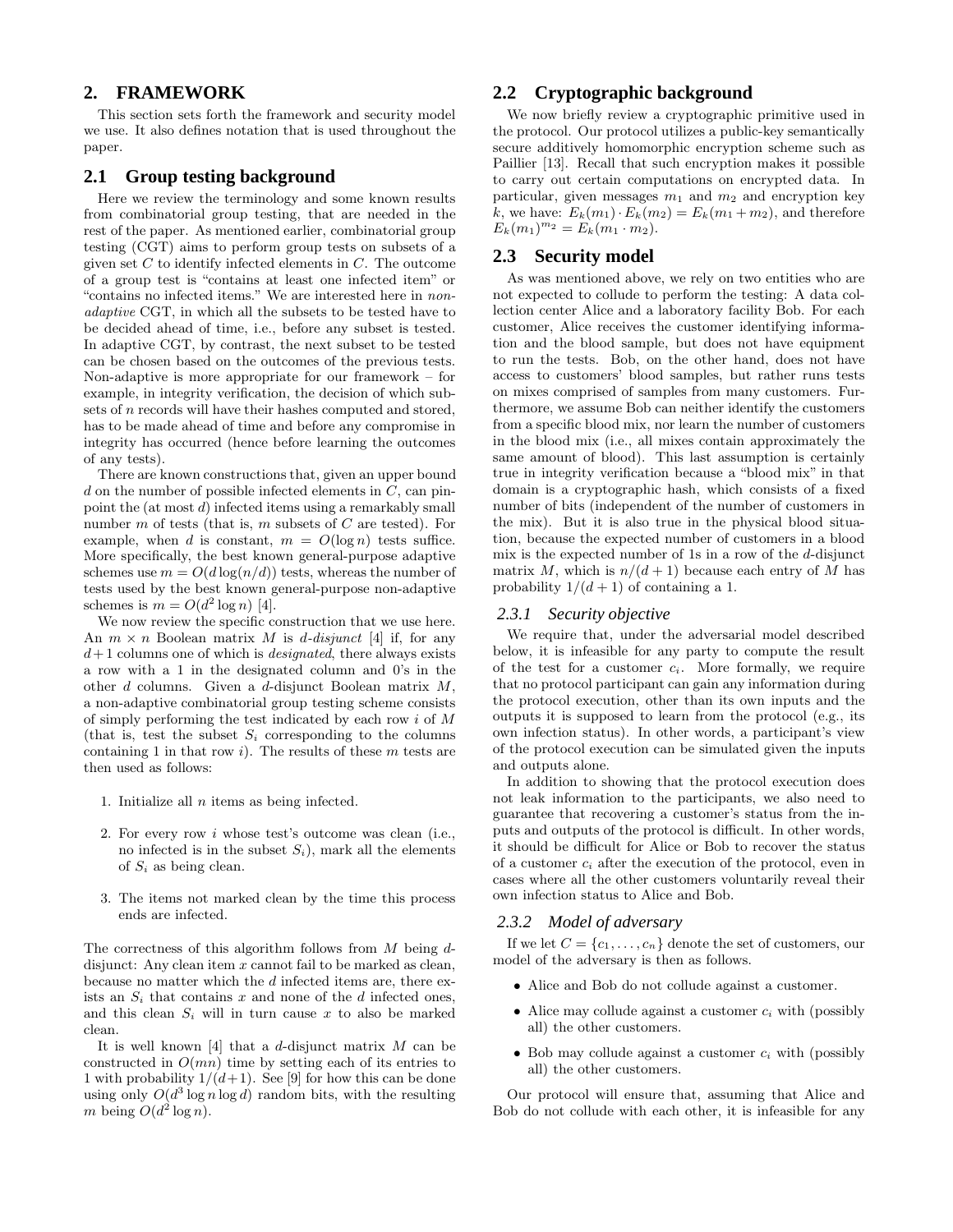party to compute the result of the test for a customer  $c_i$ . As will become clear from the protocol description, the customers are not an active part of the protocol, and colluding with them during the protocol does not provide any advantage against the intended victim  $c_i$ .

# **3. PROTOCOL FOR NON-ADAPTIVE COM-BINATORIAL GROUP TESTING**

This section presents the protocol, its analysis, and implementation enhancements. As we desire to lower computational requirements of all entities involved, we pay a special attention to public-key cryptographic operations. Since the number of operations involved in CGT is unavoidably  $O(mn)$ , our private protocol will have to maintain this bound. The number of expensive modular exponentiation operations (which are also used to encrypt and decrypt data in homomorphic encryption schemes) can, however, be minimized. A more straightforward realization of this computation could require  $O(mn)$  such operations, but our construction uses only  $O(n)$  modular exponentiations and  $O(mn)$ modular multiplications. Additionally, the  $O(mn)$  bound on the number of multiplications can be lowered, as described in Section 3.3.2.

At a high level, the protocol works as follows: Upon receipt of m blood mixes from Alice, Bob tests each of these and sends to Alice an encrypted bit  $b_i$  for the *i*th mix, where  $b_i = 0$  if the mix is infected and  $b_i = 1$  otherwise. Using homomorphic properties of the encryption scheme, Alice computes for each customer  $R\sum b_j + r$ , where R and  $r$  are random values and the sum is over all mixes where the customer's blood was used. Now notice that a customer who is infected will have all of his bits  $b_i$  set to 0, resulting in  $R\sum b_i + r = r$ . Alice sends to Bob an encryption of  $r$  (with her key) and an encryption (with Bob's key) of  $R\sum b_i + r$ . Bob chooses two random values A and B for each customer. He decrypts the second value and forwards  $A(R\sum b_i + r) + B$  to the customer. He also sends an encryption (with Alice's key) of  $Ar + B$  to Alice. Alice then sends  $Ar + B$  to the customer. Now the customer compares the strings received and concludes that she is infected if they match.

The detailed protocol steps are given below (where all arithmetic is modular and the modulus is either that for Alice's or Bob's homomorphic encryption, with the context making it implicitly clear which one it is).

#### **3.1 Protocol specification**

This section gives the main steps of the protocol – we postpone various implementation enhancements and algorithmic optimizations until section 3.3 (including them at this early stage would break the flow of the exposition).

**Participants:** A set of customers  $C = \{c_1, \ldots, c_n\}$ , a data collection entity Alice who can obtain blood samples from customers and prepare mixes, and a mix-testing entity Bob who can tell whether a mix is infected or not.

**Input:** An upper bound  $d$  on how many members of  $C$  can be infected. An  $m \times n$  d-disjunct Boolean matrix M known to Alice but not to Bob. Linked lists  $S_1, \ldots, S_m$  where  $S_i$ contains the column positions of row i of M that are 1. Linked lists  $V_1, \ldots, V_n$  where  $V_j$  contains the row positions of column  $j$  of  $M$  that are 1.

**Output:** Each customer  $c_i \in C$  learns whether he is infected. Neither Alice nor Bob learn which customers are infected.

#### Protocol steps:

- 1. Alice generates a private-public key pair for a homomorphic semantically secure encryption scheme [13]; we denote such encryption using Alice's public key as  $E_A$ . Similarly, Bob generates his own pair, and we denote encryption with Bob's public key by  $E_B$ .
- 2. Alice randomly assigns each customer  $c_i$  to a column of  $M$ ; for the sake of notational simplicity, we re-name the customers so that  $c_i$  is assigned to column i.
- 3. Alice collects the *n* blood samples. For each of  $S_1$ ,  $\ldots$ ,  $S_m$  in turn, Alice prepares a mix  $\mu_i$  of the blood samples according to  $S_i$ : If column j is in  $S_i$  then the blood sample of the customer assigned to column  $j$  is a part of  $\mu_i$ . Alice sends these m mixes (in the order  $\mu_1$  to  $\mu_m$ ) to Bob who tests each of them and obtains a bit  $b_i$  from testing  $\mu_i$ : If  $\mu_i$  is infected then Bob sets  $b_i = 0$ , otherwise Bob sets  $b_i = 1$ .
- 4. For  $i = 1, \ldots, m$  in turn, Bob encrypts  $b_i$  with his public key, obtaining  $E_B(b_1), \ldots, E_B(b_m)$  which he sends to Alice.
- 5. For each  $j = 1, \ldots, n$  in turn, Alice chooses two random numbers  $R_j$  and  $r_j$  from  $\mathbb{Z}_{n_B}$ , where  $n_B$  is the modulus used for  $E_B$ , and computes the following two quantities:  $Y_j = r_j$  and

$$
Z_j = \left(\prod_{i \in V_j} E_B(b_i)\right)^{R_j} \cdot E_B(r_j) =
$$

$$
= E_B\left(\left(R_j \sum_{i \in V_j} b_i\right) + r_j\right)
$$

Alice sends  $Z_j$  and  $E_A(Y_j)$  to Bob.

6. For  $j = 1, \ldots, n$  in turn, after Bob receives the  $Z_j$  and  $E_A(Y_i)$  pair he decrypts  $Z_i$  to obtain

$$
W_j = \left(R_j \sum\nolimits_{i \in V_j} b_i\right) + r_j
$$

He then chooses two random values  $A_j$  and  $B_j$  from  $\mathbb{Z}_{n_A}$ , where  $n_A$  is the modulus used for  $E_A$ , and sends  $A_j \cdot W_j + B_j \pmod{n_A}$  to customer  $c_j$ . He also sends  $(E_A(Y_j)^{A_j}) E_A(B_j) = E_A(A_j \cdot Y_j + B_j)$  to Alice.

- 7. For  $j = 1, \ldots, n$  in turn, Alice decrypts the  $E_A(A_i \cdot$  $Y_i + B_j$  received from Bob to obtain  $A_i \cdot Y_i + B_j$  which she sends to customer  $c_j$ .
- 8. Each customer  $c_j$  compares the  $A_j \cdot Y_j + B_j$  received from Alice to the  $A_j \cdot W_j + B_j$  received from Bob in Step 7: If they are equal, then the customer  $c_i$  learns that she is infected, otherwise the customer learns nothing other than the fact that she is not infected.

In the above, Alice does  $O(n)$  modular exponentiations and  $O(nm)$  total work. Bob, on the other hand, performs  $O(m+)$ n) work. The communication costs of the protocol are also  $O(m+n)$ .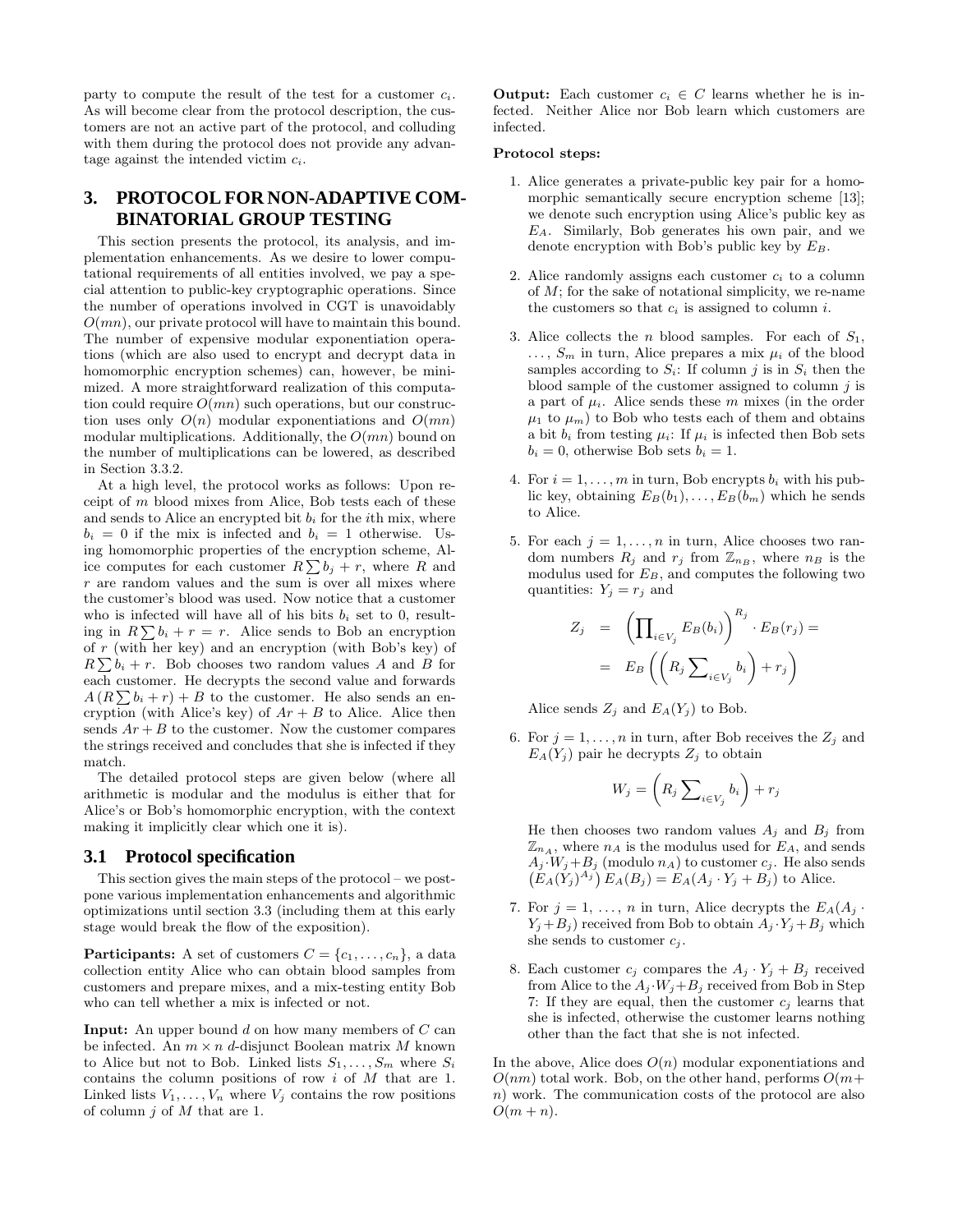# **3.2 Security analysis**

We will now show that Alice and Bob cannot infer significant information about whether an individual customer is infected. If Alice or Bob do not collude with other customers, then this is relatively straightforward (actually a simpler version of the above protocol would work). However, suppose Alice (resp., Bob) colludes with a set of participants  $C'$  and thus the adversary obtains all of Alice's (resp., Bob's) information along with the information on both sheets of paper for all customers in  $C'$ .

#### *3.2.1 Alice's view*

We first show that, given Alice's inputs and the infection status of all members in  $C'$ , a simulated transcript can be generated that is computationally indistinguishable from Alice's view of the protocol. For each customer  $c_i$  Alice knows  $r_i$ ,  $R_i$ , and  $V_i$ . She also knows several values encrypted with  $E_B$  (but these are easily simulated since  $E_B$  is a semantically-secure encryption scheme). However, she also learns the two following pieces of information: (i)  $A_i r_i + B_i$ for all customers and (ii)  $A_i\left(R_i\sum_{j\in V_i}b_j+r_i\right)+B_i$  for all customers in  $C'$ . A simulation algorithm can generate pairs of values (given infection status of members of  $C'$ ) as follows:

- 1. For infected customers in  $C'$ , choose a random value x from  $\mathbb{Z}_{n_A}$  (where  $n_A$  is the modulus of Alice's homomorphic encryption scheme) and output  $x$  for both pieces of information.
- 2. For non-infected customers in  $C'$ , choose a random values x and y from  $\mathbb{Z}_{n_A}$  and output x for the first piece of information and  $\hat{y}$  for the other.
- 3. For every customer not in  $C$  choose a random value  $x$ from  $\mathbb{Z}_{n_A}$  and output x for the first piece of information.

It is trivial to show that parts 1 and 3 are indistinguishable from their counterparts. For the second part, it is enough to show that for any value x and  $y(x \neq y)$  there is a single value of  $A_i$  and  $B_i$  where  $A_i r_i + B_i = x$  and  $A_i (R_i \sum_{j \in V_i} (b_j) +$  $r_i$ ) +  $B_i = y$ . This is satisfied when

$$
A_i = \frac{y - x}{R_i \sum_{j \in V_i} b_j} \quad \text{and} \quad B_i = x - \frac{r_i (y - x)}{R_i \sum_{j \in V_i} b_j}.
$$

Thus such a value exists whenever  $R_i \sum_{j \in V_i} b_j$  has an inverse (which will be true with all but negligible probability).

The above shows that Alice learns only information that can be deduced from the infection status of customers in  $C'$ and her input. However, given this information, we would like to determine whether it would be possible for Alice to infer information about honest customers. This is a valid concern because Alice knows the mapping between the customers and the sets  $V_j$ . Thus, if it is possible for Alice to infer the status of which samples are infected, she can use these mappings  $V_i$  to infer information as to which honest customers are infected.

Definitely, in our framework some inferences can be made. For example, if  $C'$  contains  $d$  infected customers, then Alice can infer that everyone else is not infected.<sup>1</sup> However,

if  $C'$  contains at most  $d-1$  infected customers, then she cannot determine if an individual customer  $c_s$  is infected as illustrated below.

- If  $c_s$  is infected, then Alice's view of the customers in  $C'$  is still consistent. Clearly, this could not change her view of the samples that contain an infected member of  $C'$ . Furthermore, since every non-infected member of  $C'$  is in at least one sample that does not contain  $c_s$  or any other infected members of  $C$  (otherwise the matrix would not be d-disjunct), her view of the non-infected members would not change.
- Similarly, if  $c_s$  was not infected, then clearly this would not affect her view of the non-infected members of  $C'$ , but it would also not affect her view of infected members, because  $c_s$  is in at least one sample that does not contain any infected members of  $C'$  (otherwise the matrix would not be d-disjunct).

#### *3.2.2 Bob's view*

The proof that Bob's view is simulateable given his inputs is similar to Alice's proof. We first show that, given Bob's inputs and the infection status of all members in  $C'$  with whom he conspires, a simulated transcript can be generated that is computationally indistinguishable from his view of the protocol. For each customer  $c_i$  Bob knows  $A_i$  and  $B_i$ , and he knows  $b_i$  for  $i \in [1, m]$ . He also knows several values encrypted with  $E_A$  (but these are easily simulated since  $E_A$  is a semantically-secure encryption scheme). However, he also learns the two following pieces of information: (i)  $R_i \sum_{j \in V_i} b_j + r_i$  for all customers and (ii)  $r_i$  for all customers in  $\check{C}'$ . A simulation algorithm can generate these pairs of values (given infection status of members of  $C'$ ) as follows:

- 1. For infected customers in  $C'$ , choose a random value  $x$ from  $\mathbb{Z}_{n_A}$  and output x for both pieces of information.
- 2. For non-infected customers in  $C'$ , choose a random values x and y from  $\mathbb{Z}_{n_A}$  and output x for the first piece of information and y for the other.
- 3. For every customer not in  $C'$  choose a random value  $x$ from  $\mathbb{Z}_{n_A}$  and output x for the first piece of information.

It is trivial to show that parts 1 and 3 are indistinguishable from their counterparts. For the second part, it is enough to show that for any value x and  $y(x \neq y)$  there is a single value of  $R_i$  and  $r_i$  where  $r_i = x$  and  $R_i \sum_{j \in V_i} b_j + r_i = y$ . This is satisfied when

$$
r_i = x
$$
 and  $R_i = \frac{y - r_i}{\sum_{j \in V_i} b_j}$ .

Note that  $R_i$  exists whenever  $\sum_{j \in V_i} b_j$  has a multiplicative inverse in  $\mathbb{Z}_{n_A}$ . Since  $x \neq y$ , we know that  $\sum_{j \in V_i} b_j$  is in  $[1, m]$ , and for any practical value of m this will be a coprime with any secure RSA modulus.<sup>2</sup>

<sup>1</sup>We are assuming that Alice knows for sure that there are  $d$  or less infected customers. In Section 3.3.1 we introduce

an extension that aborts the protocol when more than d customers are found to be infected. If this extension is used, then this inference can always be made.

<sup>2</sup>We are assuming a homomorphic scheme such as Paillier where the modulus is an RSA modulus.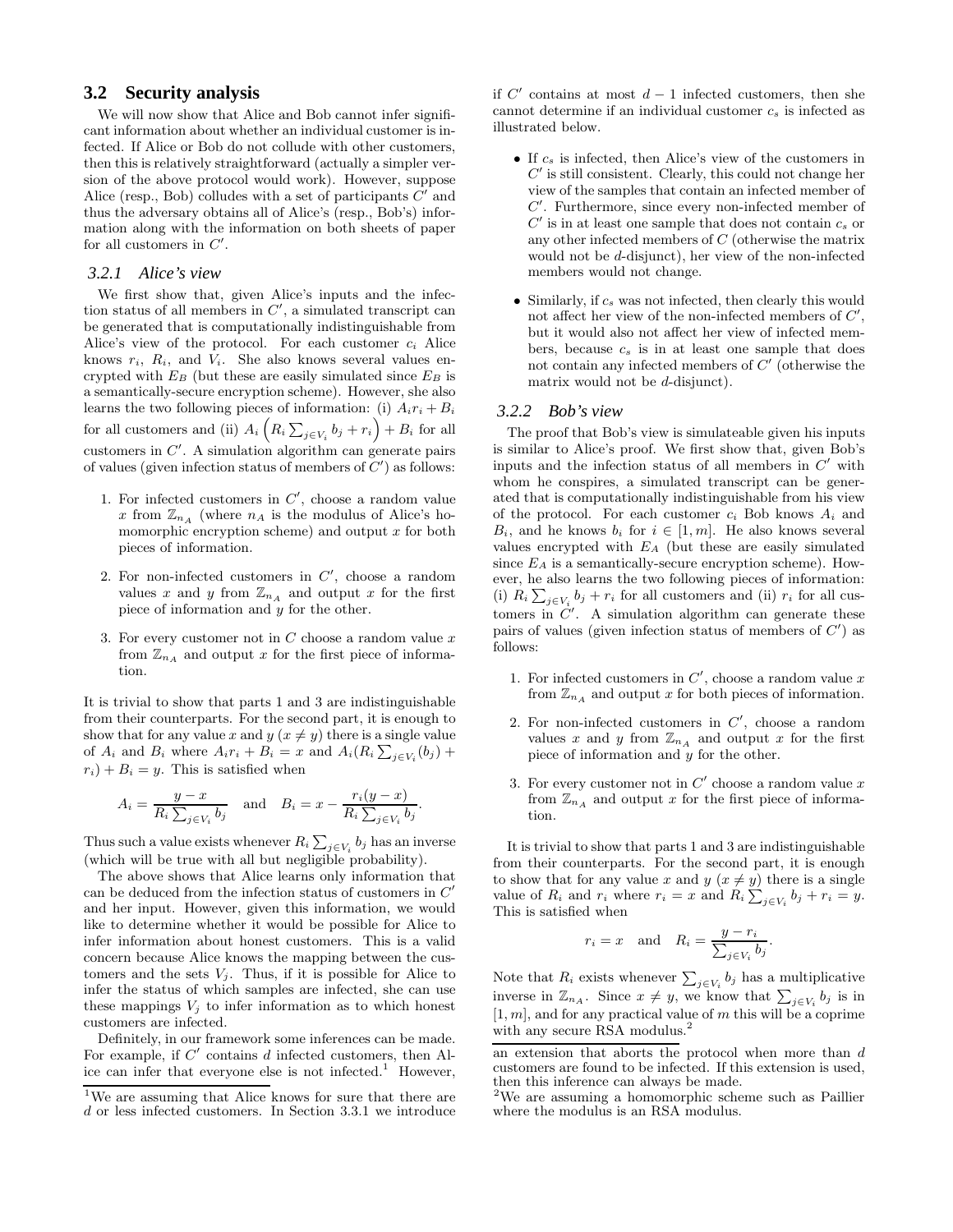The above shows that Bob can only infer information about an honest customer's infection status if he can make that inference based upon his inputs alone. Bob's only knowledge from the protocol is the  $b_i$  values (he knows what samples were infected), but he does not know the mapping between customers and samples. However, from this information he may be able to deduce some information about the number of infected customers (e.g., lower and upper bounds). In some extreme cases, this may leak information. For example, if Bob knows that all samples are clean, then he can deduce that all customers are not infected. As another example, suppose only a few samples are infected, and, given the number of infected samples, Bob deduces that exactly one customer is infected (at least with high probability). Now if Bob colludes with all but one customer all of which are not infected, he can deduce that this honest customer is infected. However, extreme cases that lead to Bob identifying an honest customer as infected are unlikely in practice. That is, at most, Bob learns the number of infected customers. Thus to be able to pinpoint a customer as infected, Bob needs to collude with almost all customers, which will be unlikely in many environments.

We summarize what we have proved in the following theorem.

Theorem 1. As long as Alice and Bob do not collude with each other against a customer  $c_i$ , it is infeasible for any participant to infer the infection status of  $c_i$ .

### **3.3 Implementation enhancements**

In this section we consider various enhancements of our protocol. In section 3.3.1 a modification is presented that detects when there are more than d infected customers. Section 3.3.2 decreases the cost of computing all of the  $Z_j$ 's. Section 3.3.3 gives a more efficient protocol for the special case when  $d = 1$ .

#### *3.3.1 Handling more than* d *defectives*

In the previous protocol, if there are more than  $d$  infected customers, then several false positives may occur. Bob may be able to detect such an overflow since he knows the number of infected samples, but it would be better to have a detection mechanism that invalidates all of the results when the threshold  $d$  is surpassed. Thus, here we show how it can be achieved. The main idea in our solution is as follows: Alice will transmit to Bob the number of marked customers (without revealing which customers are infected). If this is above the threshold d, then he aborts the protocol. Note that this reveals slightly more information to Bob in that he now knows exactly the number of infected customers instead of an estimate of the number of infected customers (which he obtained from knowing the number of infected samples). As to not clutter the exposition, we describe only the changes to the protocol:

- In Step 5 of the protocol, Alice also generates a value  $D_j = E_B \left( \sum_{i \in V_j} b_j \cdot R'_j \right)$  for some random value  $R'_j$ . She transmits these values to Bob in a randomly permuted order (to hide which value corresponds to each customer).
- In Step 6, Bob decrypts the  $D_j$  values from Alice and counts the number of zeroes. If the number is larger

than d, then Bob aborts the protocol. Otherwise, the protocol continues as before.

#### *3.3.2 Algorithmic optimization*

This sub-section gives an improved algorithm for decreasing the number of scalar multiplications needed for the computation of all the  $Z_i$ 's. Specifically, we bring the number of arithmetic operations from  $O(mn/d)$  to  $O(d^2n)$ .

The computation of the  $Z_i$ 's could be done naively, by computing each  $Z_i$  separately from the others. The number of scalar multiplications done by such an approach would then be proportional to the number of nonzero entries in the  $d$ -disjunct matrix  $M$ , whose expected value is

$$
mn/(d+1) = O((d^2 \log n)(n/(d+1))) = O(dn \log n).
$$

Had our  $m \times n$  matrix M been an arbitrary Boolean matrix, the problem of minimizing the total number of scalar multiplications done for computing all the  $Z_i$ 's would have been NP-hard. This can be proved by a straightforward reduction from the ENSEMBLE COMPUTATION problem [6], and in fact the NP-hardness would hold even if every  $V_i$  consisted of no more than 3 elements. However, our M matrix is generated by a very specific randomized construction, and has  $m = O(d^2 \log n)$  rows. We show below how the computation time of the  $Z_j$ 's can be brought down from  $O(mn/d)$ to  $O(d^2n)$ .

Recall that  $m = \alpha d^2 \log n$  where  $\alpha$  is a constant. Also recall that  $V_j$  contains the row positions of column j that are 1 and we will assume that each  $V_j$  is stored in  $\alpha d^2$  memory cells of size log n bits each. Let  $X_i$  denote  $E_B(b_i)$  for  $i =$ 1, ..., m. The algorithm steps for computing  $\prod_{i \in V_j} E_B(b_i)$ for each customer  $c_j$ , all of which are carried out by Alice, are as follows.

**Input:**  $X_1, \ldots, X_m$  and  $V_1, \ldots, V_n$ .

**Output:**  $Z'_1, \ldots, Z'_n$  where  $Z'_j = \prod_{i \in V_j} X_i$ .

#### Algorithm steps:

- 1. Partition the interval of integers  $[1, m]$  into  $\alpha d^2$  chunks of size  $\log n$  each, let  $I_k$  denote the kth such chunk. Our strategy will be to compute each  $Z'_{j}$  as the sum of  $\alpha d^2$  values  $Z_{j,k}$ ,  $1 \leq k \leq \alpha d^2$ , where  $Z_{j,k}$  is the contribution to  $Z'_{j}$  coming from the rows in row interval  $I_k$ .
- 2. For  $k = 1$  to  $\alpha d^2$  in turn, compute each of  $Z_{1,k}, \ldots, Z_{n,k}$ as follows.
	- (a) For every one of the subsets of the rows in  $I_k$ , compute the product of the  $X_i$ 's that correspond to the rows of that subset. The number of such subsets is  $2^{|I_k|} = 2^{\log n} = n$ , and the computation of the products for them can be done in  $O(n)$ time by scheduling them in an order such that each product is obtained with one additional multiplication (i.e., multiplying one of the alreadycomputed products by an  $X_i$ ).
	- (b) Store the  $n$  products computed in the previous step in an array of size  $n$ , so that the value of each such product can be read in constant time from the array.
	- (c) Read from the array created in the previous step each of  $Z_{1,k}, \ldots, Z_{n,k}$ .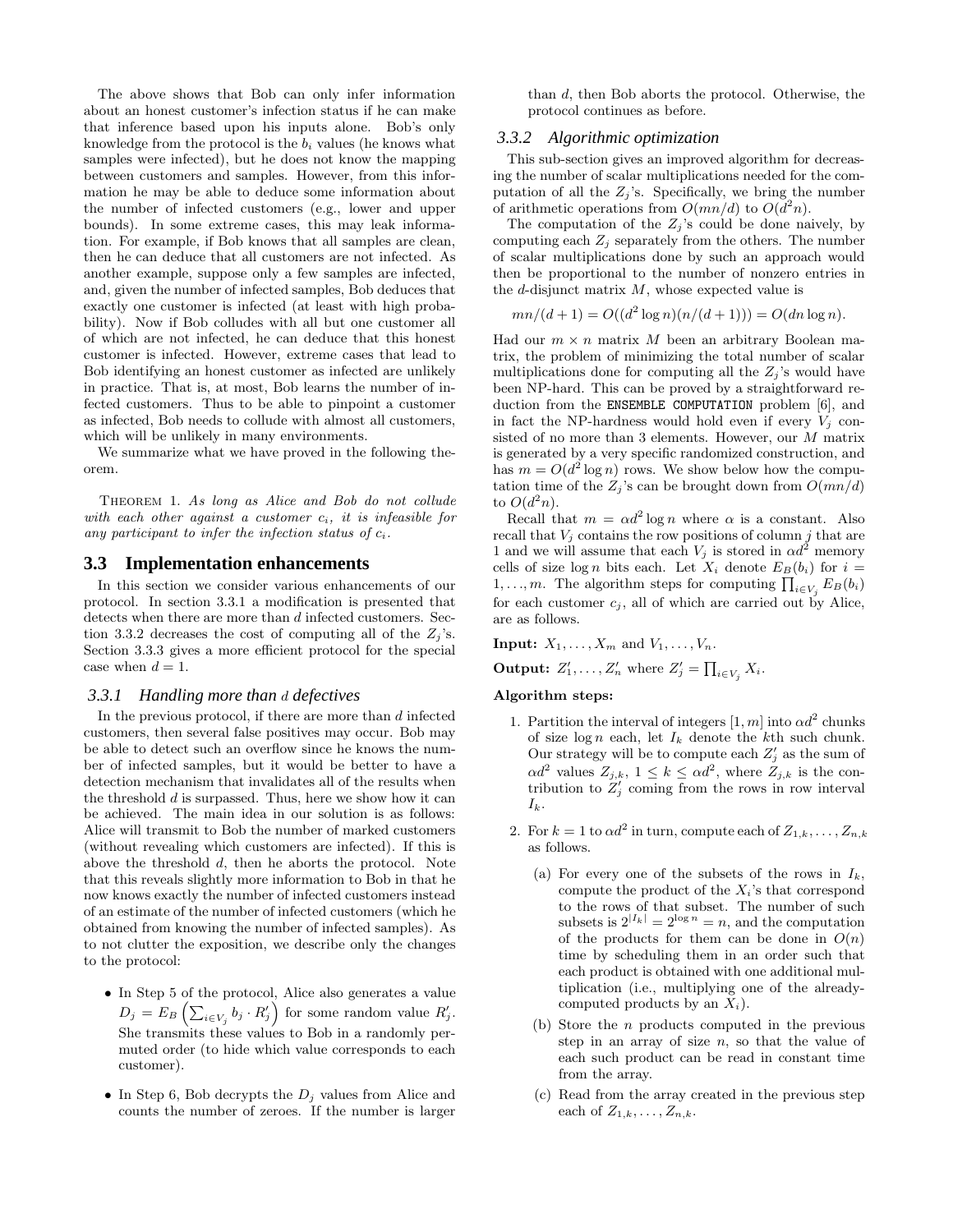The time to compute all of  $Z_{1,k}, \ldots, Z_{n,k}$  in the above algorithm is  $O(n)$ , and this must be done for  $\alpha d^2$  distinct values of k, resulting in an overall time complexity of  $O(d^2n)$  for the algorithm. For a constant  $d$  and/or large  $n$ , this compares favorably with the naive algorithm's  $O(dn \log n)$  time complexity.

#### 3.3.3 Better handling of the case  $d = 1$

A particularly efficient  $(\log n + 1)$ -test deterministic CGT solution exists for the special case of  $d = 1$  [3]. We first briefly describe it, and then point out how the protocol can be modified to implement it.

One of the tests performed is for a mixture of all the blood samples – it serves to determine whether there is contamination somewhere. The remaining  $\log n$  tests are for determining which sample is corrupted, and are as follows. For  $j = 1, 2, \ldots, \log n$ , the j<sup>th</sup> test is for the mixture of those samples i for which the integer i has a 1 in the jth least significant bit of its binary representation. After obtaining the test results, we need to find out which sample is contaminated. To determine its number, the binary representation of such sample is constructed one bit at a time, as follows: For  $j = 0, \ldots, \log n - 1$  in turn, if the jth test says "contaminated" then the j<sup>th</sup> bit of  $i$  is 1, and if it says "clean" then the bit is 0.

To illustrate this on an example, consider the case of 2000 samples  $1, 2, \ldots, 2000$ , of which only one is contaminated (assume it is the sample 676). In that case the test of the mixture of all the 2,000 samples says "contaminated," which indicates that there is a contamination. The other 11 (=  $\log n$ ) auxiliary tests reveal which sample is contaminated, as follows. The 11-bit binary representation of 676 is 01010100100, and the sample 676 is therefore a part of the tests for bit positions 2, 5, 7, 9, and it is not a part of the tests for bit positions 0, 1, 3, 4, 6, 8, 10. The four tests that contain 676 will say "contaminated," whereas the other seven tests will say "clean." This implies that the contaminated sample  $i$  has (i) a 1 in bit positions 2, 5, 7, and 9, of the 11-bit binary representation of  $i$ ; and (ii) a 0 in bit positions 0, 1, 3, 4, 6 ,8, 10.

To modify our protocol to take advantage of this faster algorithm, all that needs to be done is:

- 1. Change the  $V_j$  sets to reflect the way the tests are perform. In this case,  $m = \log n + 1$  and for security reasons we do not have a special treatment for the first test.
- 2. In Step 6 of the protocol, change the formula for  $Z_j$  to

$$
Z_j = \left(\prod\nolimits_{i \in V_j} E_B(b_i) \cdot \prod\nolimits_{i \notin V_j} E_B(1-b_i)\right)^{R_j} \cdot E_B(r_j).
$$

Note that, as before, for an infected mix  $i, b_i$  is set to 0 and  $b_i$  is set to 1 if the mix is clean. It is not difficult to verify that the above formula will produce the correct result for all customers in both cases when there are no infected customers and when there is a single infected customer.

# **4. EXPERIMENTAL PERFORMANCE EVALUATION**

The purpose of this section is to demonstrate the performance and scalability of the protocol of Section 3. Our

|      | $\,n$             |      |      |      |      |
|------|-------------------|------|------|------|------|
|      | $200\overline{0}$ | 3000 | 4000 | 5000 | 6000 |
| $=2$ | 548               | 577  | 598  | 614  | 627  |
| $=3$ | 913               | 961  | 996  | 1023 | 1044 |

Table 1: The number of tests  $m$  necessary for varying values of  $n$  and  $d$ .

implementation was built and the experiments were run on a commodity hardware (a 2.67 GHz computer with 2GB of memory), which should be viewed as modest resources for data computing centers  $A$  and  $B$ . But even with such resources, our protocol scales well to a large number of customers. Also note that the protocol will not be invoked with high frequency, and a rather high overhead can be tolerated.

Our implementation was built using Paillier homomorphic encryption scheme [13] with 1024-bit modulus and the GMP large number library [1] and was written in C. Our Paillier implementation included an optimization for decryption operations as described in [13].

The results reported correspond to the computation carried out for the entire protocol (i.e., the computation performed by  $A$  and the computation performed by  $B$ ). The communication is not included in the measurements and such overhead will depend on the type of communication link between the participants. We only note that Alice and Bob exchange  $O(m+n)$  values during the protocol (and then distribute *n* values each to the customers at the end of or after the protocol).

In the measurements, we separate computation that can be performed in advance by Alice or Bob (pre-computation) from the computation that must be performed during the actual execution of the protocol. Table 1 shows the values of  $m$  used as a function of  $n$  and  $d$ . Figure 1 shows the amount of pre-computation needed for the protocol and the runtime of the protocol with different values of  $n$  and  $d$  (and the corresponding values of  $m$ ). From the graphs we can see that both pre-computation and running times grow linearly with the number of customers. This growth is expected, but it is an interesting and somewhat unexpected result that increasing the threshold d had only a marginal impact on the performance (recall that increasing  $d$  even by 1 significantly increases m).

### **5. RELATED WORK**

Several researchers have studied combinatorial group testing and its applications to cryptography and information encoding. The work of Colbourn et al. [2] and Du and Hwang [4] provide broad surveys. Stinson et al. [14] explored applications of group testing to key distribution in cryptography. The first work to use group testing for data integrity was due to Goodrich et al. [9], which established a connection between data forensics marking and a new reducedrandomness construction of a non-adaptive combinatorial group testing scheme. The present paper's analyses and experiments use the randomized construction of d-disjunct matrices given in [9]. This is the only overlap we have with [9], whose main focus was to use the randomized construction it introduced towards the forensic marking of data structures. Specifically, it used it for organizing the indexing structures of how data is stored so that alterations from an original version can be detected and the changed values specifically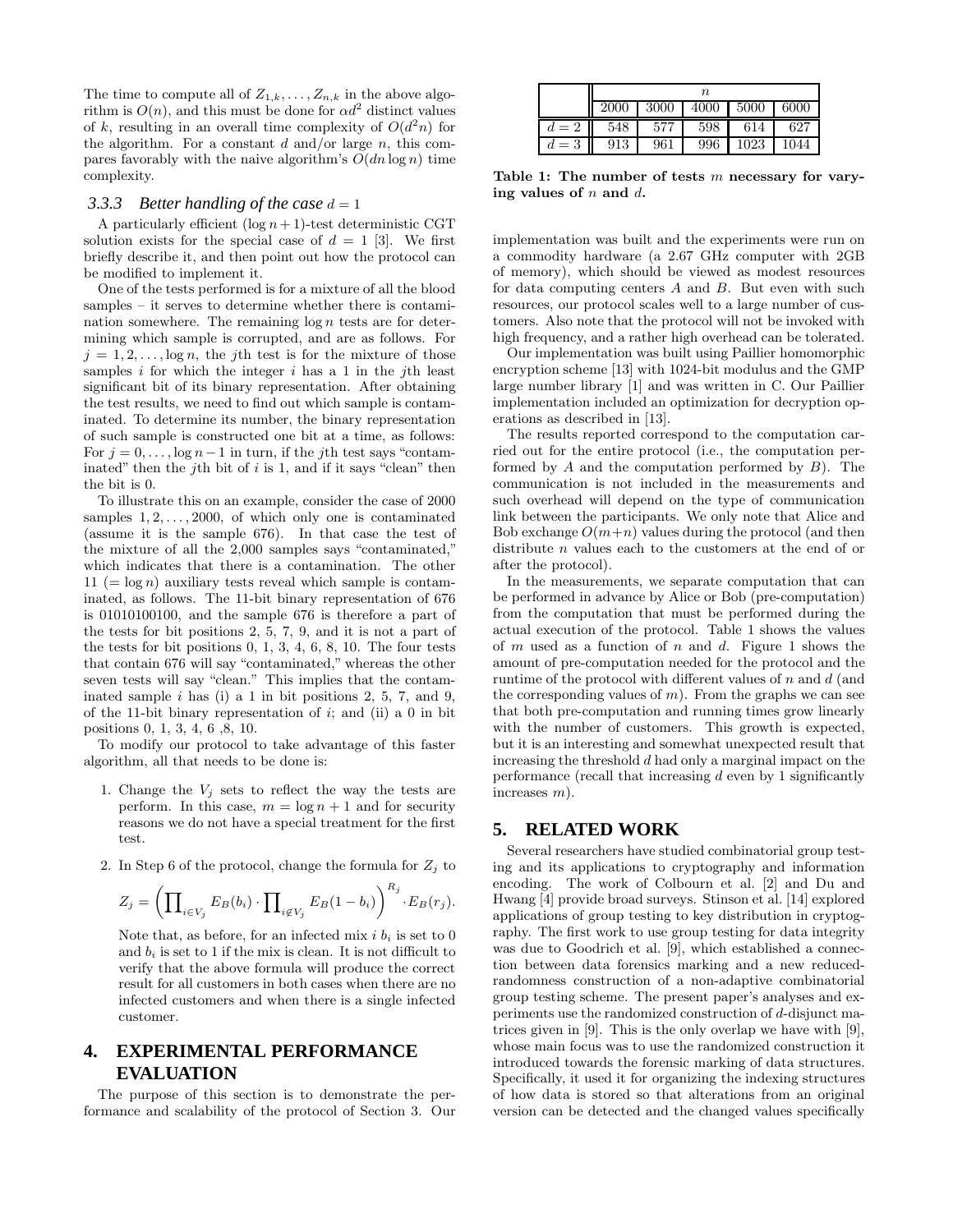

Figure 1: Pre-computation time (left) and runtime (right) of the protocol.

identified. It gave forensic constructions for several fundamental data structures, including binary search trees, skip lists, arrays, linked lists, and hash tables.

Much of the group testing literature is on adaptive group testing schemes, which generally make fewer total tests, in terms of  $d$  and  $n$ , than non-adaptive schemes. For example, the best known general-purpose adaptive schemes use  $O(d \log(n/d))$  tests, whereas the number of tests used by the best known general-purpose non-adaptive schemes is  $O(d^2 \log n)$  [4]. Adaptive schemes are clearly not applicable in the context of the present paper (as was the case in [9]). Another area where non-adaptive group testing schemes are more applicable is in DNA sequence analysis [11].

Another related area is that of Secure Multi-party Computation (SMC), which deals with computing a function over private inputs without revealing anything other than what can be computed from the result and some of the inputs alone. While there are general results stating that any function can be computed in such a manner [15, 8], these would lead to inefficient solutions for the PCGT problem. Our techniques for using the properties of homomorphic encryption to build a special purpose protocol is reminiscent of the techniques used in privacy-preserving protocols for: set operations [5, 10], scalar product [7], and stream searching [12].

# **6. CONCLUSIONS**

We gave secure and private protocols for combinatorial group testing of n customers, where the test samples are prepared by Alice but the tests are carried out by Bob, and only the customer learns whether it is infected or not. In addition to the application areas mentioned in the above (blood testing, data integrity, event stream anomaly), we believe our techniques may be useful in providing privacy in the DNA analysis domain (see [11] for a detailed survey of the use of group testing in DNA analysis). This, however, requires further investigation because in DNA analysis group testing is used as one of many steps. We leave this exploration of DNA analysis privacy for future work.

### **7. REFERENCES**

- [1] The GNU multiple precision (GMP) arithmetic library. http://gmplib.org.
- [2] C. J. Colbourn, J. H. Dinitz, and D. R. Stinson. Applications of combinatorial designs to communications, cryptography, and networking. In Walker, editor, Surveys in Combinatorics, volume 187 of London Mathematical Society Lecture Note Series, pages 37–100. Cambridge University Press, 1993.
- [3] R. Dorfman. The detection of defective members of large populations. Ann. Math. Statist., 14:436–440, 1943.
- [4] D.-Z. Du and F. K. Hwang. Combinatorial Group Testing and Its Applications. World Scientific, 2nd edition, 2000.
- [5] M. Freedman, K. Nissim, and B. Pinkas. Efficient private matching and set intersection. In Proceedings of Advances in Cryptology - EUROCRYPT '04, volume 3027 of Lecture Notes in Computer Science, pages 1–19, 2004.
- [6] M. R. Garey and D. S. Johnson. Computers and Intractability: A Guide to the Theory of NP-Completeness. W. H. Freeman, New York, NY, 1979.
- [7] B. Goethals, S. Laur, H. Lipmaa, and T. Mielikainen. On private scalar product computation for privacy-prerving data mining. In The 7th Annual International Conference on Information Security and Cryptology (ICISC 2004), 2004.
- [8] O. Goldreich, S. Micali, and A. Wigderson. How to play any mental game. In Proceedings of the nineteenth annual ACM conference on Theory of computing, pages 218–229. ACM Press, 1987.
- M. T. Goodrich, M. J. Atallah, and R. Tamassia. Indexing information for data forensics. In ACNS, pages 206–221, 2005.
- [10] L. Kissner and D. Song. Privacy-preserving set operations. In Proceedings of Advances in Cryptology - CRYPTO '05, volume 3621 of Lecture Notes in Computer Science, 2005. Full version appears at http://www.cs.cmu.edu/~leak/.
- [11] H. Ngo and D.-Z. Du. A survey on combinatorial group testing algorithms with applications to dna library screening. In Discrete Mathematical Problems with Medical Applications. DIMACS Series, 55, American Mathematical Society, 2000.
- [12] R. Ostrovsky and W. Skeith. Private searching on streaming data. In CRYPTO, volume 3621 of Lecture